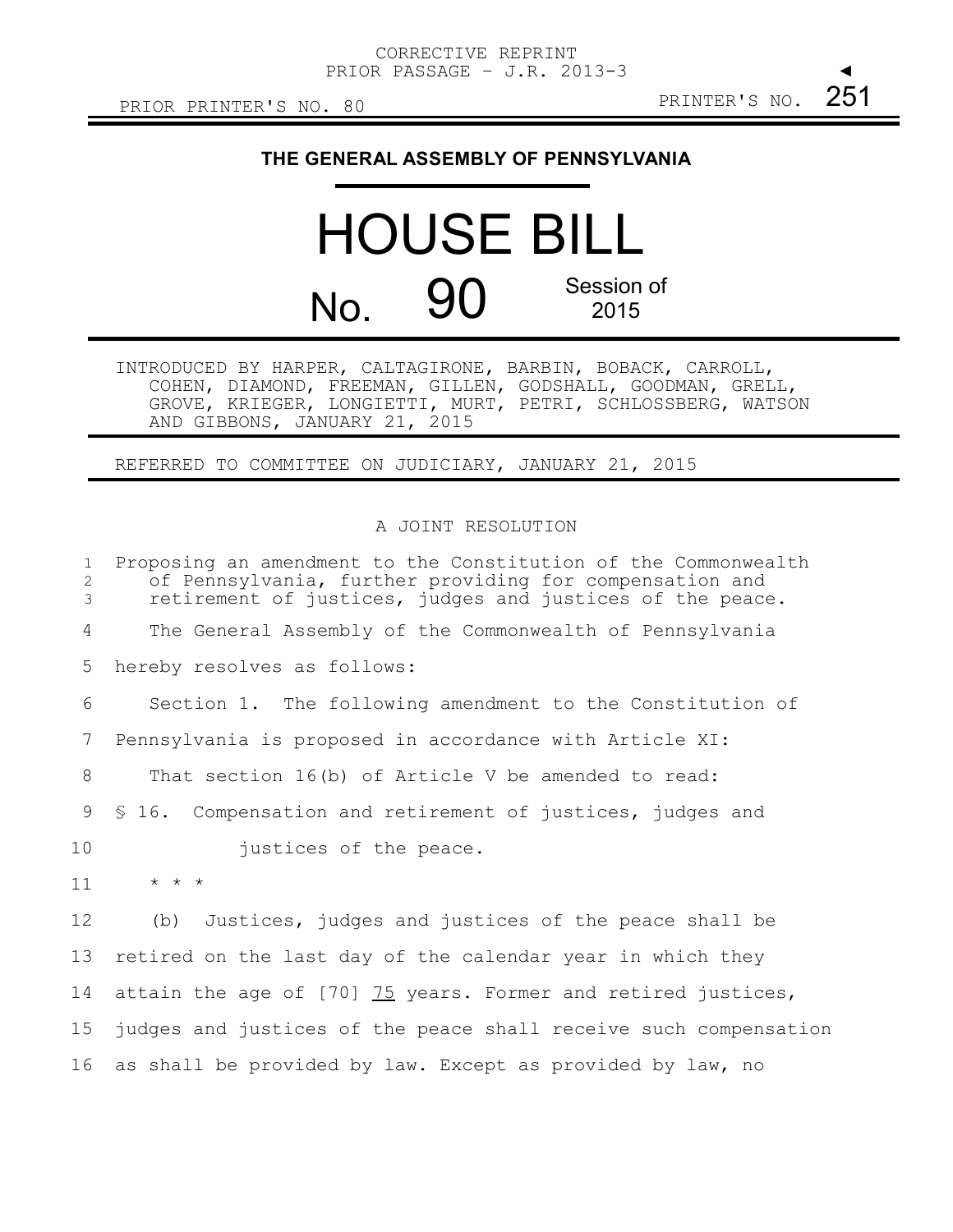salary, retirement benefit or other compensation, present or deferred, shall be paid to any justice, judge or justice of the peace who, under section 18 or under Article VI, is suspended, removed or barred from holding judicial office for conviction of a felony or misconduct in office or conduct which prejudices the proper administration of justice or brings the judicial office into disrepute. 1 2 3 4 5 6 7

\* \* \* 8

Section 2. (a) Upon the first passage by the General Assembly of this proposed constitutional amendment, the Secretary of the Commonwealth shall proceed immediately to comply with the advertising requirements of section 1 of Article XI of the Constitution of Pennsylvania and shall transmit the required advertisements to two newspapers in every county in which such newspapers are published in sufficient time after passage of this proposed constitutional amendment. 9 10 11 12 13 14 15 16

(b) Upon the second passage by the General Assembly of this proposed constitutional amendment, the Secretary of the Commonwealth shall proceed immediately to comply with the advertising requirements of section 1 of Article XI of the Constitution of Pennsylvania and shall transmit the required advertisements to two newspapers in every county in which such newspapers are published in sufficient time after passage of this proposed constitutional amendment. The Secretary of the Commonwealth shall submit this proposed constitutional amendment to the qualified electors of this Commonwealth at the first primary, general or municipal election which meets the requirements of and is in conformance with section 1 of Article XI of the Constitution of Pennsylvania and which occurs at least three months after the proposed constitutional amendment is 17 18 19 20 21 22 23 24 25 26 27 28 29 30

20150HB0090PN0251 - 2 -